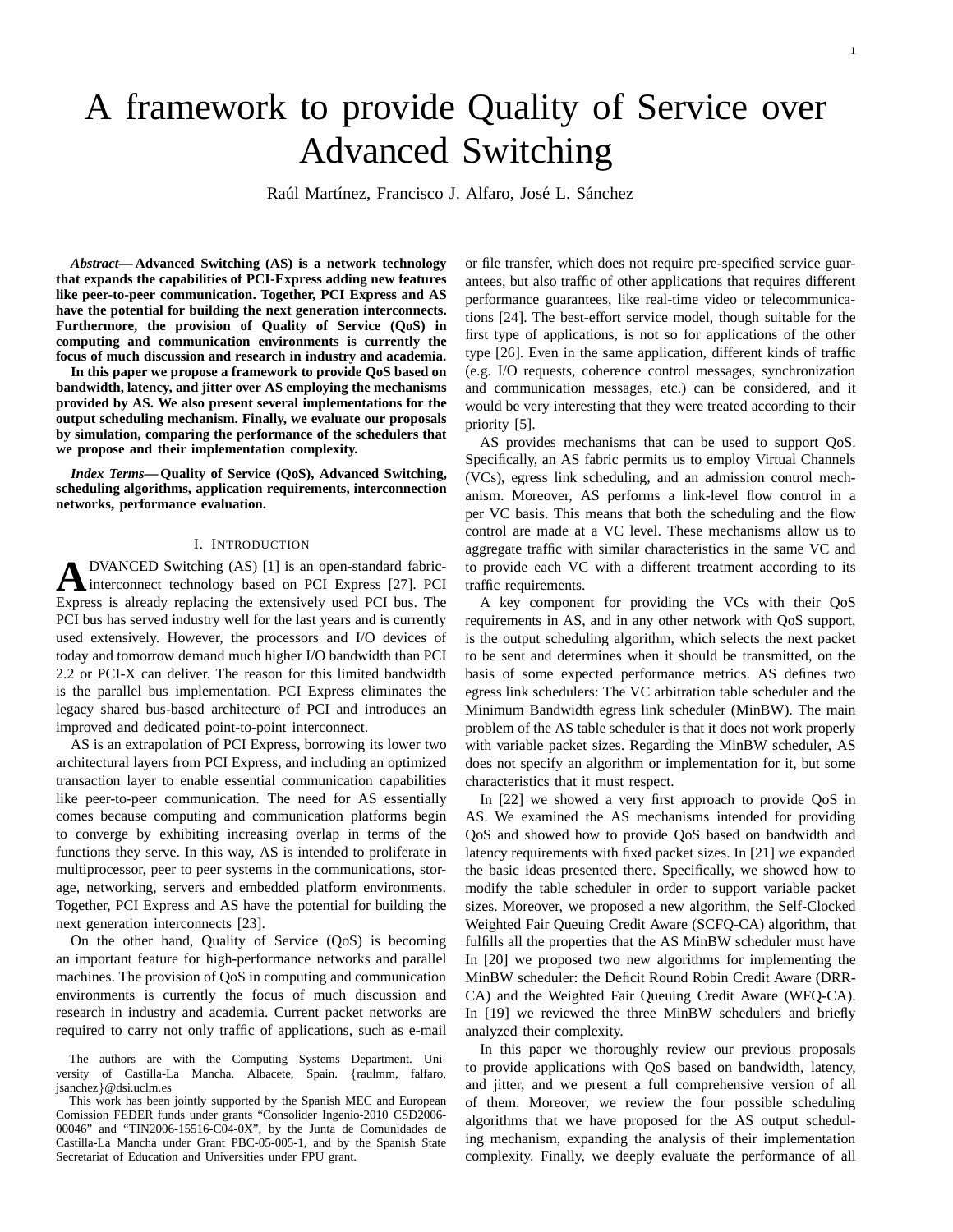our proposals interacting among them. Specifically, we compare the performance of the modified table scheduler and the three MinBW implementation possibilities in a multimedia scenario.

The structure of the paper is as follows: Section II presents a summary of the general aspects in the AS specification including the most important mechanisms that AS provides to support QoS. In Section III, we show the problems of the AS table scheduler with variable packet sizes and also show how to modify this scheduler to solve those problems. In Section IV, we present the main considerations that must be made to implement the MinBW scheduler and we show three possible specific implementations. In Section V, we comment the complexity of the four schedulers that we take into account in this paper: the modified table scheduler and our three MinBW scheduler implementations. In Section VI, we present our proposal to use the AS mechanisms to provide applications with QoS and how to configure the table and the MinBW schedulers in order to provide different QoS requirements. Details on the simulation platform and the performance evaluation are presented in Section VII. Finally, some conclusions are given and future work is proposed.

## II. ADVANCED SWITCHING REVIEW

AS is an extension of PCI Express that includes additional protocols to support reliable and efficient peer-to-peer communications. The AS transaction layer, which is built on top of the physical and link layers of PCI Express, provides a rich set of capabilities like peer-to-peer communications, protocol encapsulation, flexible topologies, multicasting, congestion management, redundant paths, and fail-over mechanisms.

A credit-based flow control protocol ensures that packets are only transmitted when there is enough buffer space at the other end to store them, making sure that no packets are dropped when congestion appears. This makes AS a lossless network. Flow control credits use a 64 bytes granularity. The maximum packet size of an AS packet is 2176 bytes. An AS fabric permits us to employ Virtual Channels (VCs), egress link scheduling, and an admission control mechanism to differentiate between traffic flows.

AS VCs provide a means of supporting multiple independent logical data flows over a given common physical channel.AS supports up to 20 VCs of three different types: Up to 8 bypassable unicast VCs, up to 8 ordered-only unicast VCs, and up to 4 multicast VCs. The bypassable VC with the highest identifier in each network element is called the Fabric Management Channel (FMC). Note that the link-level flow control is made at a VC level. This means that each VC has its own credit count for the credit-based flow control.

The arbitration is also made at a VC level. AS defines two schedulers to resolve between the up to twenty VCs competing for bandwidth onto the egress link: The table scheduler and the MinBW scheduler. A given implementation may choose any of them or may implement its own proprietary mechanism.

When implementing the egress link scheduler the interaction with the credit-based flow control must be taken into account. Packets from VCs that lack sufficient credits must not be scheduled. Thus, if the credits for a given VC have been exhausted, the VC scheduler must treat the corresponding queue as if it were empty. While this situation persists, the bandwidth ordinarily given to that queue is considered excess bandwidth and must be redistributed among queues for which corresponding VC credits are available.

The VC arbitration table is a register array with fixed-size entries of 8 bits. Each 8-bit table entry contains a field of 5 bits with a VC identifier value and a reserved field of 3 bits. When arbitration is needed, the table is cycled through sequentially and a packet is transmitted from the VC indicated in the current table entry regardless of the packet size. If the current entry points to an empty VC, that entry is skipped. The number of entries may be 32, 64, 128, 256, 512, or 1024.

The MinBW scheduler is intended for a more precise allocation of bandwidth regardless of the packet size. This scheduler consists of two parts: The first mechanism, or outter scheduler, provides the FMC with absolute priority, ahead of the other VCs, but with its bandwidth limited by a token bucket. The second mechanism, or inner scheduler, distributes bandwidth amongst the rest of the VCs according to a configurable set of weights. AS does not state a specific algorithm for the inner scheduler, but it must respect certain properties: *Work conserving*, *bandwidth metering, not packet metering*, *minimum bandwidth guarantee*, *fair redistribution of unused bandwidth*, and *memoryless* [1].

The AS specification states that variants of Weighted Fair Queuing (WFQ) [7] such as Self-Clocked Weighted Fair Queuing (SCFQ) [10], and variants of Weighted Round Robin (WRR) [16] such as Deficit Round Robin (DRR) [34] exhibit the desired properties of the inner MinBW scheduler. The AS specification also states that commonly employed scheduling algorithms, such as simple round robin or WRR, do not exhibit the desired properties of the MinBW scheduler and are, thus, not suitable for a MinBW scheduler implementation.

Moreover, fabric management software may regulate access to the AS fabric, allowing new packet flows entry to the fabric only when sufficient resources are available. Fabric management software may track resource availability by monitoring AS fabric congestion and tracking active packet flows and their bandwidth.

## III. MODIFYING THE AS ARBITRATION TABLE TO MANAGE VARIABLE PACKET SIZES

The main problem of the AS table-based scheduler is that it does not work in a proper way with variable packet sizes, as is common in actual traffic. If the average packet size of the different flows is different, the bandwidth that the flows obtain may not be proportional to the number of table entries. In [18] we showed in detail this problem and proposed a new table-based scheduling algorithm, the Deficit Table (DTable) scheduler, which works properly with variable packet sizes.

The DTable scheduler defines an arbitration table in which each table entry has associated a flow identifier and an *entry weight*. Moreover, each flow has assigned a *deficit counter* that is set to 0 at the start. When scheduling is needed, the table is cycled through sequentially until an entry assigned to an active flow is found. A flow is considered active when its queue has at least one packet and the link-level flow control allows that flow to transmit packets. When a table entry is selected, the *accumulated weight* is computed. The accumulated weight is equal to the sum of the deficit counter for the selected flow and the current entry weight. The scheduler transmits packets from the selected flow until the accumulated weight is smaller than the size of the packet at the head of the selected flow or the selected flow becomes inactive. In the first case, the unused accumulated weight is saved in the deficit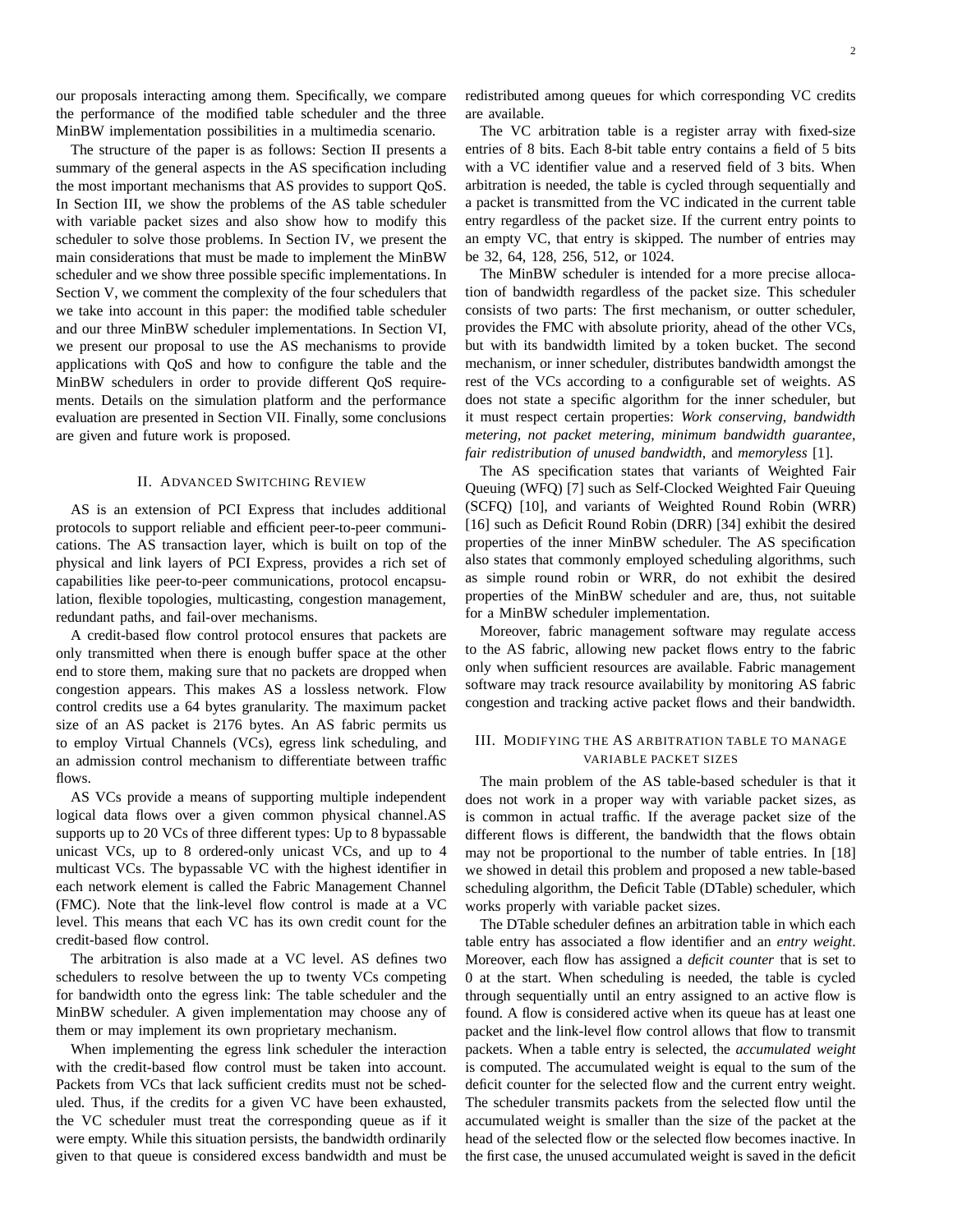counter, representing the amount of weight that the scheduler owes the queue. In the second case, the remaining accumulated weight is discarded and the deficit counter is set to zero. Each time a packet is transmitted, the accumulated weight is reduced by the packet size.

In order to keep the computational complexity low, the minimum value that a table entry can have associated is the Maximum Transfer Unit (MTU) of the network. This is the smallest value that ensures that there will never be necessary to cycle through the entire table several times in order to gather enough weight for the transmission of a single packet. Note that this consideration is also made in the DRR algorithm definition [34].

In order to adapt the AS table scheduler into the DTable scheduler we must add the deficit counter mechanism and a way to associate each table entry with a weight. Note that the AS specification only considers a VC identifier assigned to each table entry. Adding the deficit counters associated to the VCs would require simple hardware modifications of the original AS table scheduler. However, this modification does not change the interface provided in the AS specification to configure the table scheduler. Note that these counters are set to zero at the beginning and are modified dynamically by the scheduler itself during the scheduling process, and thus they do not require any user configuration.

In order to be able to also assign a weight to each table entry without modifying the AS specification, we propose to use a fix value for all the entries. This weight is the Maximum Transfer Unit (MTU). This modified version of the table scheduler would only require quite simple hardware modifications. If we could change the AS specification, we could employ other approaches to assign each table entry with a weight, for example: To use the 3-bit reserved field of each table entry, to modify the arbitration table structure to dedicate two bytes instead of one to each table entry, and to use the same weight for all the entries of a VC. These different approaches would provide different properties regarding, among other, the amount of memory required to store the arbitration table and the bandwidth assignation granularity. However, in this paper we focus on improving the AS technology without modifying its specificaton. Therefore, we employ the fix value for all the entries option.

Summing up, in this section we have proposed a modification of the original AS table scheduler that works properly with variable packet sizes. However, this modification does not change the structure of the AS arbitration table. In this paper we will refer to this modified version as DTable. Note, however, that a full implementation of the original DTable scheduler would consider a different weight per table entry.

## IV. IMPLEMENTING THE INNER MINBW SCHEDULER

Analyzing the properties of the inner scheduler of the MinBW cited in Section II, we can state that they refer to an ideal fairqueuing model. In a fair-queuing system, supposing a service rate R, N flows, with the  $i^{th}$  flow having assigned a weight  $\phi_i$ , during a given interval of time, the flow  $i$  receives a fair share bandwidth  $(B<sub>i</sub>)$  proportional to its weight

$$
B_i = \frac{\phi_i}{\sum_{j=1}^{V} \phi_j} * R
$$

where V is the set of flows with data in queue ( $V \leq N$ ) during that interval of time.

However, the AS specification also states that, when implementing the egress link scheduler, the interaction with the creditbased flow control must be taken into account. And thus, as stated before, if the credits for a given VC have been exhausted, the VC scheduler must treat the corresponding queue as if it were empty. This means that the scheduler must have the ability to enable or disable the selection of a given VC based on the flow control information. Moreover, the scheduler is not allowed to "save" bandwidth of inactive VCs for future use. Note that these requirements do not appear in technologies with a port-based linklevel flow control mechanism like for example Gigabit Ethernet [33].

The problem of the well-known scheduling algorithms that AS states as appropriate is that they were designed without taking into account the existence of a flow control mechanism, and thus, they do not consider the possibility of disabling a queue based on the flow-control information. The reason is that they were originally proposed for networks that do not have link layer flow control, for example Internet or ATM.

In this section, we present three new *credit aware* algorithms for the inner MinBW scheduler based on the well-known WFQ, SCFQ, and DRR scheduling algorithms. The resulting credit aware algorithms fulfill all the properties that the inner MinBW scheduler must have, and thus they can be used to implement this scheduler.

#### *A. Weighted Fair Queuing Credit Aware*

The WFQ algorithm [7] is an approximation of the Generalized Processor Sharing (GPS) model [25]. GPS is an ideal fluid model that provides perfect instant fairness in bandwidth allocation. This ideal model assumes that several packets from different queues can be simultaneously transmitted. WFQ is a packet-bypacket algorithm that tries to emulate the GPS model by stamping each packet that arrives at the egress link with its departure time (*virtual finishing time*) in a corresponding GPS system. The packets are then transmitted in an increasing order of timestamp. Let  $F_i^k$  be the virtual finishing time of the  $k^{th}$  packet from flow i,

$$
F_i^k = \max\{F_i^{k-1}, V(t)\} + \frac{L_i^k}{\phi_i}
$$

where  $L_i^k$  is the length of the  $k^{th}$  packet and  $V(t)$  is the *virtual time* of the WFQ system. The WFQ algorithm tracks the set of queues which are active in each instant and the real time of the system to calculate  $V(t)$ .

The WFQ Credit Aware (WFQ-CA) algorithm that we propose works in the same way as the WFQ algorithm, except in the following aspects: When a new packet arrives at a VC queue, it is stamped with its *virtual finishing time* if there are enough credits to transmit the packet that is at the head of the VC. Packets are transmitted in an increasing order of timestamp, but only those VCs with enough credits to transmit the packet at their head are taken into account. When a VC is inactive because of lack of credits and receives enough credits to be able to transmit again, its packets are restamped, from the head to the tail, as if they had arrived in that instant.

#### *B. Self-Clocked Weighted Fair Queuing Credit Aware*

The SCFQ algorithm [10] defines fair queuing in a selfcontained manner and avoids using a hypothetical queuing system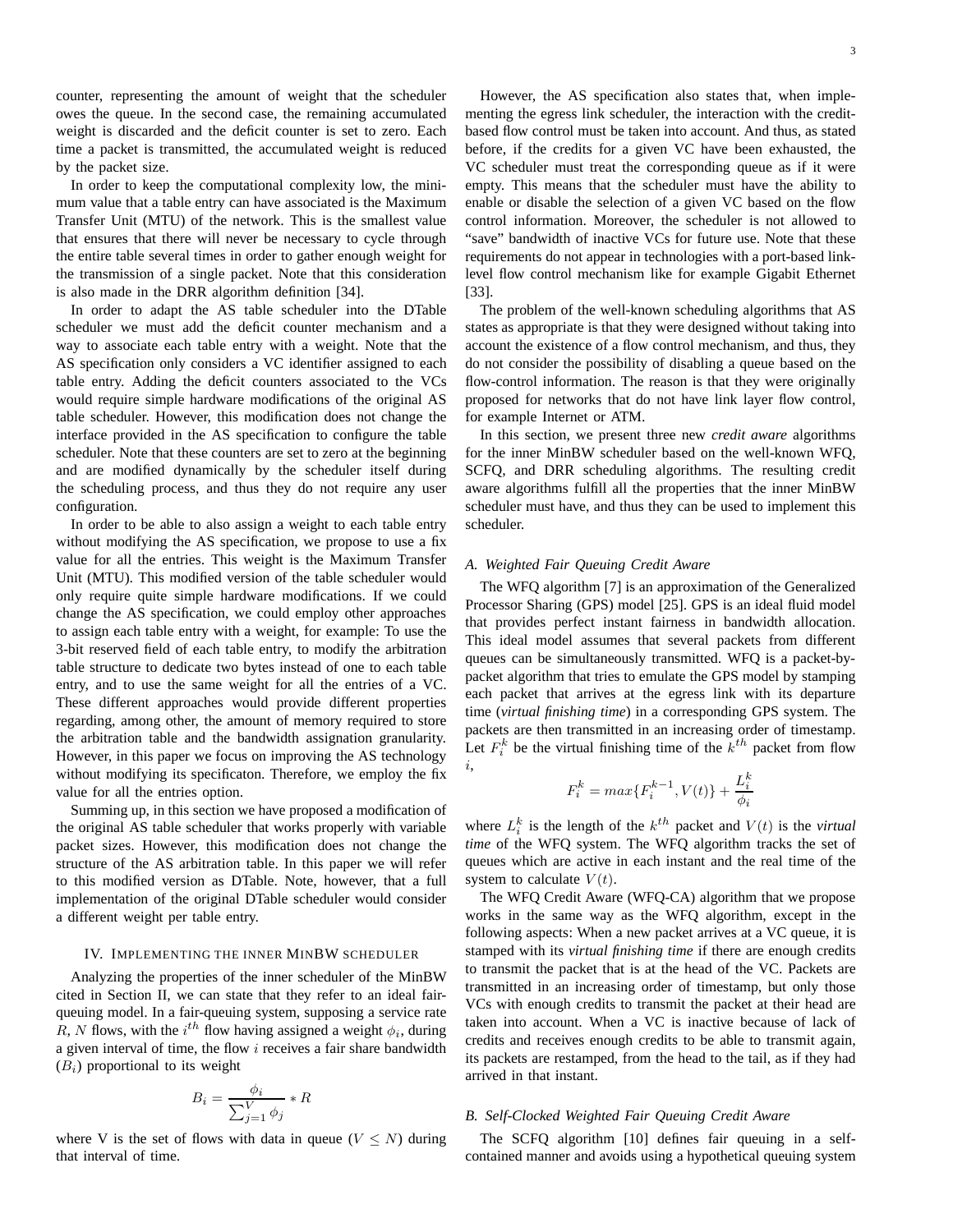as reference to determine the fair order of services. This objective is accomplished by adopting a different notion of virtual time. Instead of linking virtual time to the work progress in the GPS system, it uses a virtual time function which depends on the progress of the work in the actual packet-based queuing system. This approach offers the advantage of removing the computation complexity associated to the evaluation of  $V(t)$  that may make WFQ unfeasible in high-speed interconnection technologies.

Therefore, when a packet arrives, SCFQ uses the service tag (finish time in WFQ) of the packet currently in service as the  $V(t)$  to calculate the new packet tag.

The SCFQ Credit Aware (SCFQ-CA) algorithm that we propose works in the same way as the SCFQ algorithm, except in the following aspects: When a new packet arrives at a VC queue, it is stamped with its service tag only if it is at the head of the VC and there are enough credits to transmit it. When a packet is transmitted, if there are enough credits to transmit the next packet, this packet is stamped with its service tag. When a VC is inactive because of lack of credits and receives enough credits to transmit again, the packet at the head of the queue is stamped with its service tag.

Note that  $F_{current} \leq F_i^{k-1}$  if there is at least one packet waiting, or being transmitted, in the VC queue  $i$ . This permits us to wait to stamp a packet until it reaches the VC head [32]. This allows the scheduler to require only a service tag per VC, instead of a tag per each individual packet like in the WFQ case [31]. Therefore, the SCFQ-CA does not require the restamping process of the WFQ-CA algorithm, and thus simplifies the scheduling process.

## *C. Deficit Round Robin Credit Aware*

The DRR algorithm [34] is a variation of the Weighted Round Robin (WRR) algorithm [16] that works in a proper way with variable packet sizes. In order to handle properly variable packet sizes the DRR algorithm associates each flow with a *quantum* and a *deficit counter*. The quantum assigned to a flow is proportional to the bandwidth assigned to that flow. The deficit counter is set to 0 at the beginning. The scheduler visits sequentially each flow and serves packets in the same way than the deficit mechanism of the DTable scheduler.

The DRR Credit Aware (DRR-CA) algorithm that we propose works in the same way as the DRR algorithm, except in the following aspects: A VC queue is considered active only if it has at least one packet to transmit and if there are enough credits to transmit the packet at the head of the VC. When a packet is transmitted, the next active VC is selected when any of the following conditions occurs:

- There are no more packets from the current VC or there are not enough flow control credits for transmitting the packet that is at the head of the VC. In this case, the current VC becomes inactive, and its deficit counter becomes zero.
- The remaining quantum is less than the size of the packet at the head of the current VC. In this case, its deficit counter becomes equal to the accumulated weight in that instant.

A well-known problem of the WRR and DRR algorithms, which is shared by the DRR-CA algorithm, is that the latency and fairness depend on the frame length. The frame length is defined as the sum of all the quantum values. The longer the frame is, the higher the latency and the worse the fairness. In order for DRR to exhibit lower latency and better fairness, the frame length should therefore be kept as small as possible. Unfortunately, given a set of flows, it is not possible to select the frame length arbitrarily. According to the implementation proposed in [34], DRR exhibits  $O(1)$  complexity provided that each flow is allocated a quantum no smaller than the MTU. As observed in [14], removing this hypothesis would entail operating at a complexity which can be as large as  $O(N)$ . Note that this restriction affects not only the weight assigned to the smallest flow, but to the rest of the flows in order to keep the proportions between them.

## V. COMPLEXITY CONSIDERATIONS ABOUT THE SCHEDULERS

An ideal scheduling algorithm implemented in a high performance network with QoS support should provide a good end-toend delay (also called latency). The end-to-end delay is defined as the sum of the transmission delay, the propagation delay, and the queuing delay experienced at each network node. The last component is by far the most significant. In some applications if a packet experiences a latency higher than a certain value, the value of the packet information may be greatly diminished or even worthless. Moreover, a larger delay bound implies increased burstiness of the session at the output of the scheduler, thus increasing the buffering needed at the switches to avoid packet losses [36]. Thus, a good scheduling algorithm should guarantee acceptable queuing delay.

However, the end-to-end delay that a scheduler is able to provide is not the only parameter that must be taken into account when deciding which is the best scheduler in a high performance network with QoS support. The second main property that a scheduling mechanism should satisfy is a low complexity. This is because in order to achieve a good performance, the processing overheads must be some orders of magnitude smaller than the average packet transmission time. This means that the time needed to decide the next packet to be transmitted must be very small, if we consider the high speed of high performance networks. Moreover, a low complexity is required in order to be able to implement the scheduler in a small silicon area (note that highperformance switches are usually implemented in a single chip).

In this section we comment the complexity of the four schedulers that we have presented in this paper: the DTable scheduler and the three possible implementations of the MinBW scheduler.

#### *A. The WFQ-CA and the SCFQ-CA schedulers*

"Sorted-priority" algorithms, like WFQ and SCFQ, are known to offer very good delay [36]. However, this family of algorithms suffers from two major problems. The first problem is that these algorithms require processing at line speeds for tag calculation and tag sorting. In other words, each time a packet arrives at a node, its time tag is calculated and the packet is inserted at the appropriate position in the ordered list of packets waiting for transmission. This means that these algorithms require at least the complexity of a search algorithm in the list of queued packets:  $O(log(N))$ , where N is the maximum number of packets at the queue, or if the buffers are not shared,  $O(log(J))$ , where J is the number of active flows.

The second problem that may happen in the sorted-priority approach is that, since the time tag is an increasing function of the time and depends on a common-reference virtual clock, which in turns reflects the value of the time tag of previously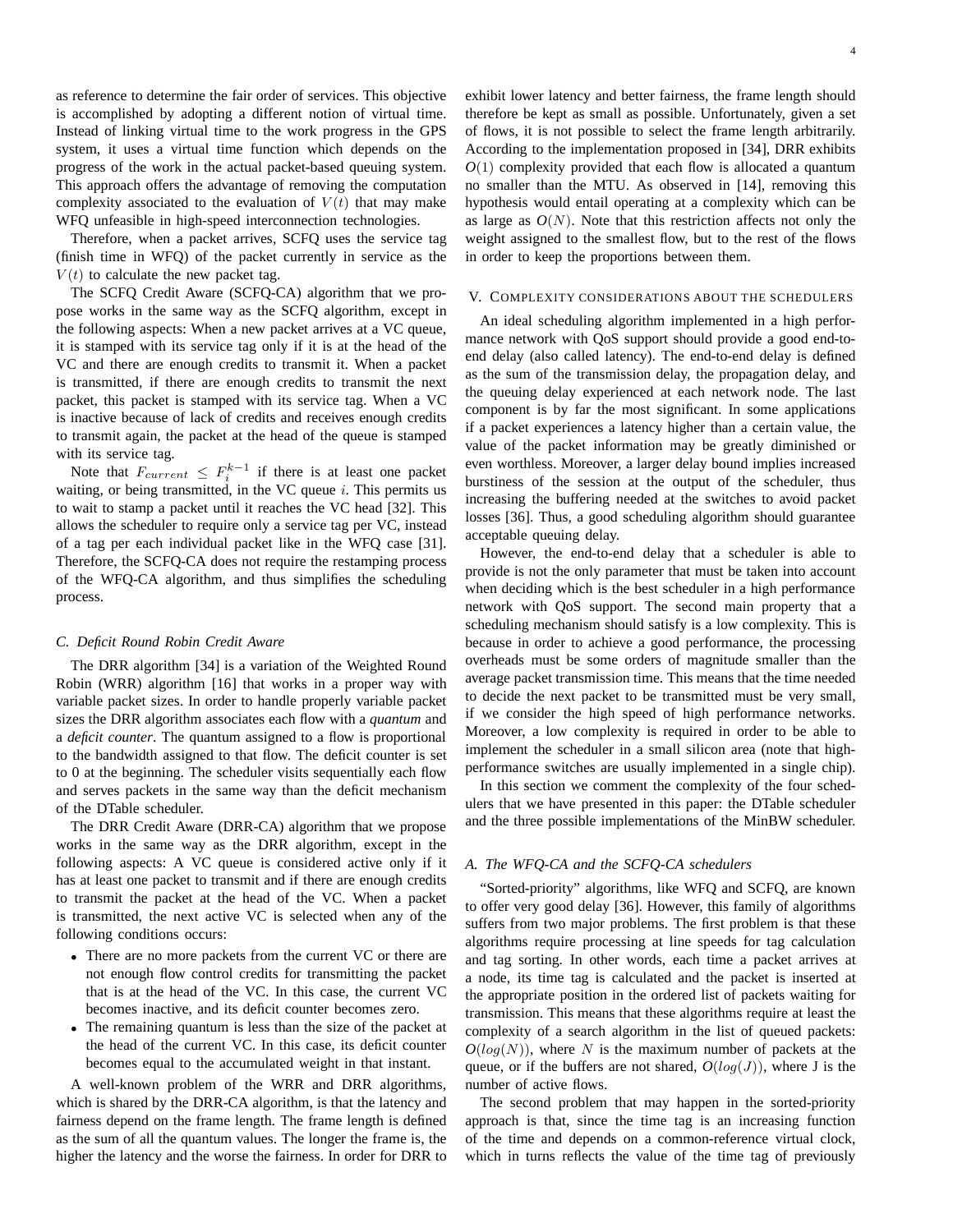served packets, the virtual clock cannot be reinitialized to zero until the system is completely empty and all the sessions are idle. In other words, it is impossible to reinitialize the virtual clock during the busy period, which, although statistically finite (if the traffic is constrained), can be extremely long, especially given that most communication traffic has been shown to exhibit self-similar patterns which lead to heavily tailed buffer occupancy distributions.

Therefore, for practical implementation of sorted-priority algorithms, very high-speed hardware needs to be designed to perform the sorting, and floating-point units must be involved in the computation of the time tags. As stated before, the SCFQ algorithm avoids the emulation of a GPS system to maintain the *virtual time*. This reduces the computational complexity of the tag calculation. Therefore, the computational complexity of the SCFQ algorithm is lower than the complexity of the WFQ algorithm.

When considering the complexity of the WFQ-CA and SCFQ-CA algorithms, it must be taken into account that in AS the scheduling is made at a VC level. This involves, for example, that the tag sorting process is much more simpler than in other environments, where each flow is considered separately. In AS, the scheduler must consider only the packets at the head of each active VC. Only when a packet from a given VC is transmitted, the next packet in the same VC may be inserted in the sorted list of eligible packets (if they have enough credits to be transmitted). Therefore, in AS the maximum number of packets that the scheduler must consider is twenty, which is the maximum number of VCs. Note that, in those environments where the scheduling is made at a flow level, the maximum number of packets that must be considered would be extremely higher.

Moreover, if we compare the complexity of the WFQ-CA and SCFQ-CA algorithms, apart from the complexity of the emulation of the GPS system, which is inherent to the WFQ algorithm, the WFQ-CA algorithm adds the complexity of the restamping process, which may be a very costly process.

#### *B. The DRR-CA scheduler*

The complexity of the DRR algorithm is quite small. Provided that each flow is allocated a quantum no smaller than the MTU and if a list of active flows is maintained, the algorithm can cycle through the list knowing that it is always possible to transmit at list one packet from each flow or, which is the same, that there will never be a need to cycle through the entire table several times in order to gather enough weight for the transmission of a single packet. Each time a packet is transmitted, the algorithm must compute if more packets from the same flow can be transmitted or it must change to the next active flow. However, this computation can be performed with simple adder and subtractor units. Note that the WFQ-CA and the SCFQ-CA schedulers require complex divisor units to calculate the time tags.

In the case of the DRR-CA algorithm the number of queues is equal to the number of VCs instead of the number of flows, and thus the complexity is even smaller. The only added complexity remains in taking into account the flow control in order to consider active or inactive a VC. This is clearly the simplest algorithm considered in this paper.

### *C. The DTable scheduler*

In the case of the AS table scheduler, a list of active VCs would not be as simple to maintain as in the DRR case, because

VCs must be visited not in a sequential way but in the order indicated by the table scheduler. Therefore, in this case the table must be looked over searching for the next active entry and skipping those entries that refer to a VC without packets or credits to transmit. Although the checking of each entry can be made with very simple computational units, in the worst case all the table must be looked over in order to find the next active entry. This kind of mechanism probably requires very little silicon area to be implemented, but may last too much time. In order to make the process faster several entries of the table can be read simultaneously at the expense of increasing the silicon area requirements. However, this algorithm has not the problem of the increasing tag value and does not need floating point units like in the case of the SCFQ and WFQ algorithms.

The deficit mechanism added to the AS table scheduler to implement the DTable scheduler only requires simple integer units, like adders and subtractors, to be implemented. Moreover, the memory requirements for this algorithm over the original table scheduler are the memory needed to store the deficit counter for each VC. The MTU is 2176 bytes (34 credits of 64 bytes) in a generic case for AS, and thus, the maximum deficit counter value is 33. We need at least 6 bits to represent this number. Therefore, in the more general case of 20 VCs this means  $20 * 6 = 120$  bits per egress link. Taking all these things into account the DTable algorithm is probably simpler than the WFQ-CA and SCFQ-CA algorithms but more complex than the DRR-CA algorithm. Table I summarizes the different complexity issues that we have considered to performe this comparison among the four schedulers.

## VI. PROVIDING QOS OVER AS

As was stated in Section II, AS provides several mechanisms that can be used to provide QoS. However, the AS specification does not indicate how to use these mechanisms. In this section, we propose a way of using some of the above-presented AS mechanisms in order to provide QoS.

## *A. Traffic classification*

As stated before, the AS output scheduling mechanism is applied not over flows but over VCs. Therefore, in order to provide QoS over AS, a set of Service Classes (SCs) with different requirements must be specified. When various flows obtain access to the AS fabric, they will be assigned a SC depending on their characteristics. If there are enough VCs we will devote a separate VC to the aggregated traffic of each existing SC. However, if the network that we are using does not have as many VCs as SCs we have defined, more than one SC should be assigned to the same VC and the scheduler should provide to each VC the most restrictive QoS requirements of the SCs that it has assigned.

From a networking perspective the general QoS provisioning parameters are throughput, latency, jitter, and loss-rate. Throughput is the effective number of data units transported per time unit, while latency is the time interval between the departure of a packet from the source to its arrival at the destination. Jitter represents the variance in latency and can be calculated as the difference between the latencies of consecutive packets belonging to a given flow. Finally, loss-rate is the percentage of packets that is not delivered to their destination.

The degree of sensitivity to each of these parameters varies widely from one application to another. For example, multimedia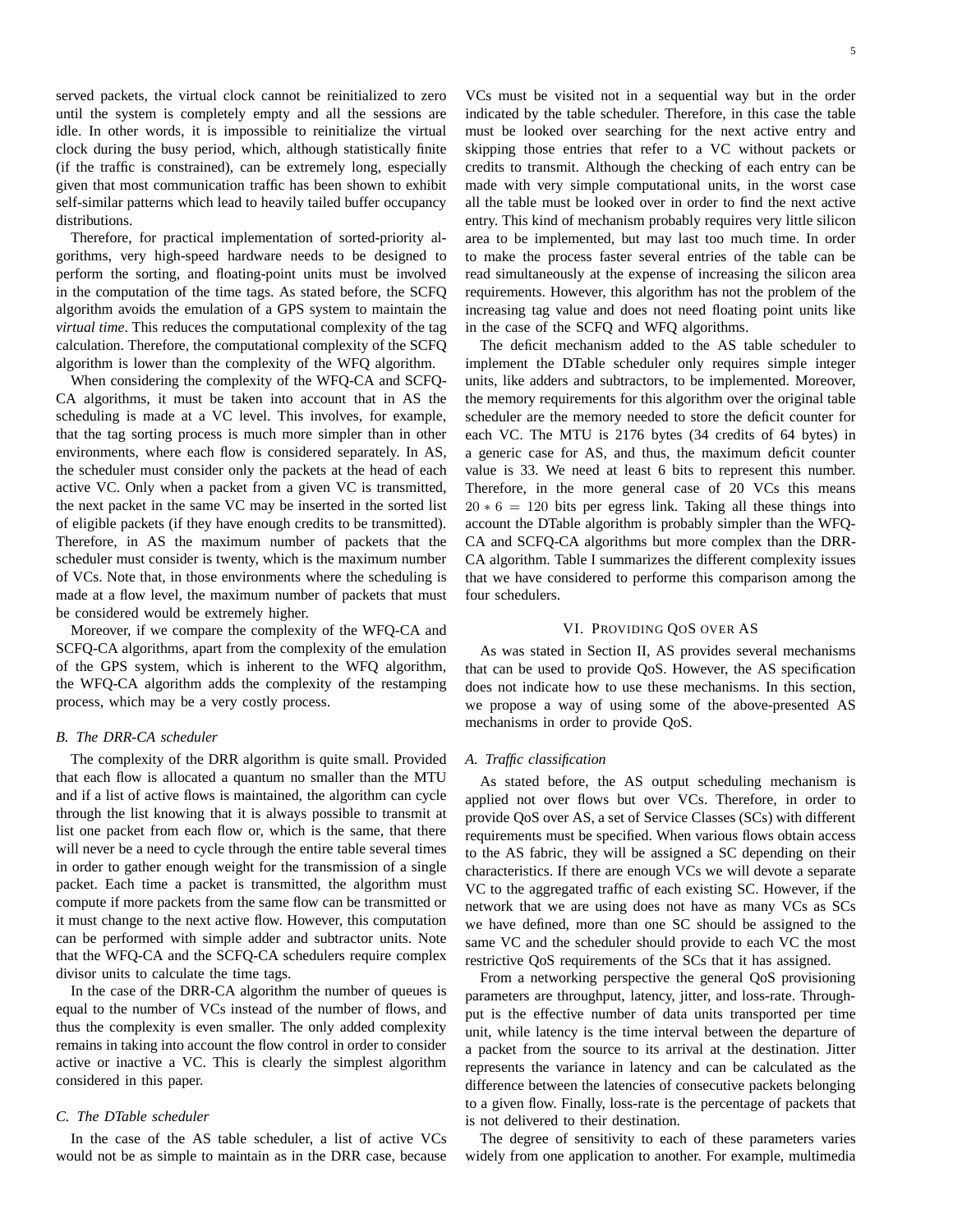TABLE I COMPLEXITY COMPARISON SUMMARY.

| Algorithm     |      |     |     |                        | Tag calculation   Tag shorting   Tag overflow   Computation units   Other considerations |
|---------------|------|-----|-----|------------------------|------------------------------------------------------------------------------------------|
| WFO-CA        | High | Yes | Yes | $+$ , $/$ , comparison | tag per packet, restamping process                                                       |
| SCFO-CA       | .OW  | Yes | Yes | $+$ , $/$ , comparison | tag per VC                                                                               |
| DRR-CA        |      | Nο  | No  |                        |                                                                                          |
| <b>DTable</b> |      | No  | No  |                        | Arbitration table searching process                                                      |

applications are usually sensitive to latency and jitter, but many of them can tolerate packet losses to some extent. However, the severity of the effect of loss on the quality of these applications is also influenced by parameters such as the compression and encoding techniques used, loss pattern, transmission packet size, and the error recovery technique implemented [39]. For a further discussion about different applications and their requirements, see [9].

In order to define the different SCs, we propose a traffic classification based on three network parameters: Bandwidth, latency, and jitter. In this way, this classification is similar to the one presented by Pelissier [28]. We distinguish between three broad categories of traffic:

- Network Control traffic: High-priority traffic to maintain and support the network infrastructure. One SC will be dedicated to this kind of traffic.
- QoS traffic: This traffic has explicit minimum bandwidth, maximum latency, and/or jitter requirements. Various QoS SCs can be defined with different specific requirements. This category can be divided into two groups:
	- **–** Traffic which requires a given minimum bandwidth and must be delivered with a maximum latency and/or jitter in order for the data to be useful. Examples of such data streams include video conference, interactive audio, and video on demand.
	- **–** Traffic which requires a given minimum bandwidth but is not particularly sensitive to latency or jitter.
- Best-effort traffic: This traffic accounts for the majority of the traffic handled by data communication networks today, like file and printing services, web browsing, disk backup activities, etc. This traffic tends to be bursty in nature and largely insensitive to both bandwidth and latency. Best-effort SCs are only characterized by the differing priority among each other.

### *B. Admission control*

In a loss-less network like AS, congested packets are not thrown away and as such the loss-rate due to congestion is zero. This has the advantage of avoiding retransmissions that would severely affect the latency and jitter performance of the flows. On the case of applications with packet loss resilience, it would allow to reduce the overhead due to the encoding techniques used to minimize the impact of errors. On the other hand, lossless networks have other problems, being the most important the formation of congestion (or saturation) trees [29]. This congestion trees may produce a dramatic network performance degradation, affecting not only the flows traversing the original point of congestion, but other flows that share common upstream links.

A common approach to avoid this problem is by using an admission control (AC) mechanism. The AC decides whether a new connection is accepted or rejected and ensures that the entry of additional traffic into a network cannot create congestion. Many AC schemes have been proposed. In [30] an implementation and comparison of a probe, a statistical, and a bandwidth broker approach is presented.

AS specification just cites AC as a possible mechanism to be used, but does not give any indication of how to implement it. We propose to use a bandwidth broker, which is an AC scheme that makes the decisions based on the bandwidth that is expected to consume the new flow. This solution assumes that both topology and routing information about network is available. Moreover, the flows must use the same path during all their life. This is possible in AS due to its source-based routing.

The bandwidth broker algorithm must maintain a graph of the network egress links reporting the available free bandwidth on each link. When a new connection tries to get access to the network, the bandwidth broker checks if there is enough bandwidth available all along the path of that connection. If all the links have enough bandwidth, the amount of required bandwidth is subtracted from the available bandwidth of those links and the new connection is accepted. If any of the links have not enough bandwidth to accommodate the new flow the connection is rejected.

One of the main problems of the bandwidth broker AC mechanism is the connection establishment procedure overhead. Applying this mechanism when trying to initiate every single flow can produce an excessive overhead. However, as stated before, AS defines the credit-based flow control and the scheduling mechanisms at the VC level. This provides a certain degree of isolation to the traffic traversing one VC regarding the traffic of the rest of VCs. Specifically, it allows devoting a certain minimum proportion of the link bandwidth to each VC. Therefore, this allows us to apply the bandwidth broker mechanism over a reduced subset of VCs in order to avoid the appearance of congestion trees within those VCs. Even in the case that congestion trees appear in the rest of VCs, the traffic of the brokered VCs will not be affected.

Therefore, we propose to apply the AC mechanism only to those VCs employed by the QoS SCs and not to the control SC or the best-effort SCs. Note, that the QoS SCs are the ones which actually have specific QoS requirements. In addition, the latency constraints of the control traffic are not so clear. Moreover, we can assume that the amount of control traffic that is going to traverse the network is going to be quite small. And thus, taking into account the maximum amount of expected control traffic, the scheduling algorithm can assign the network SC with an *a priory* amount of bandwidth.

Note that the AS source-based routing allows this AC approach to not need specific flow information in the switches in order to make sure that each flow uses always the same path through the network. Switches must only maintain the configuration of the output schedulers at a VC level. In this way, this AC approach is an end-to-end mechanism that can be implemented in a centralized manner, which has all the brokering information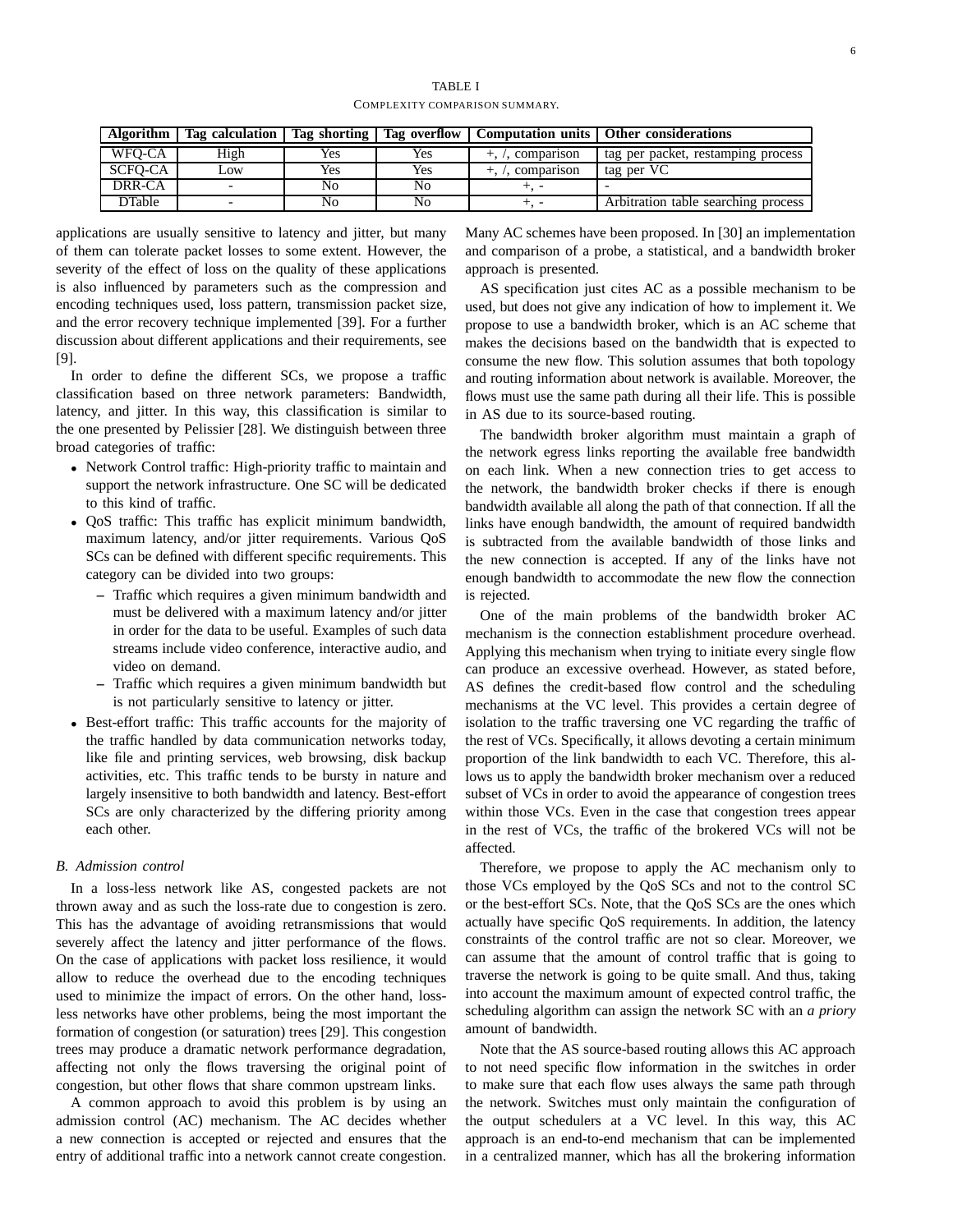in a single host, or in a distributed manner, like in [11]. As a first approximation, a centralized bandwidth broker<sup>1</sup> based on the average bandwidth value required per each flow is used in the performance evaluation section.

#### *C. Scheduler configuration*

The schedulers must be properly configured at the different network elements to distribute the bandwidth among the different VCs but also to provide the traffic traversing each VC with a differentiated treatment.

There are two possible ways of configuring the schedulers. The first possibility is to configure the schedulers in advance, assigning each VC with a specific weight in the case of the MinBW scheduler, or assigning each table entry with a given VC identifier, in the table scheduler case. This distribution would be made taking into account the requirements and expected amount of traffic of the SCs that traverse each VC [30].

The second possibility is to configure the schedulers in accordance with the connection requirements in a dynamic way. With this approach, the scheduler configuration may be modified both when a new connection is accepted and when a previously established connection ends [2].

In the following sections we will show how to configure the two normative AS schedulers, the MinBW scheduler and the table scheduler, to provide the flows aggregated in the different VCs with bandwidth and latency requirements. Note that the maximum jitter performance is intimately linked to the maximum latency performance, and thus, we can translate any maximum jitter requirement into a maximum latency requirement.

*1) Configuring the MinBW scheduler:* Providing minimum bandwidth requirements to a VC with the MinBW scheduler is as easy as assigning to that VC a weight equal to the proportion of the egress link bandwidth that it needs. The control SC will be assigned to the FMC in order to achieve the maximum priority, and thus no bandwidth will be assigned explicitly to this SC.

Parekh and Gallager [25] analyzed the performance of a queuing network with fair queuing service discipline and derived upper bounds on the end-to-end delays when the input traffic streams conform to the leaky bucket characterization. As a first approximation, we are not going to conform the traffic to a given pattern, but on the basis of that study, we assign a higher amount of bandwidth than is needed to those VCs with high latency requirements, in order to obtain a better average and maximum latency performance.

In order to distribute the link bandwidth between the VCs, several things must be taken into account. First of all, it is well-known that interconnection networks are unable to achieve 100% global throughput. Therefore, not all the bandwidth can be distributed among the SCs, thereby requiring a certain bandwidth to be left unassigned. Moreover, a certain amount of bandwidth must be reserved to the control SC according to its expected traffic. Secondly, QoS traffic may be bursty (for example a video transmission) and may require, during short periods of time, more bandwidth than average. Therefore, when configuring the MinBW scheduler, not all the bandwidth that is intended to be assigned to best-effort SCs will in fact be assigned to them, but rather only a small amount of bandwidth proportional to their relative priority.

<sup>1</sup>The use of a centralized or distributed AC does not affect the simulation results obtained in this paper.

The rest of the best-effort bandwidth will also be added to this unassigned traffic. Note that the bandwidth unused by the control and QoS SCs would be redistributed by the MinBW scheduler among the best-effort SCs.

*2) Configuring the Table scheduler:* The main advantage of the table is that it allows us to configure not only the number of table entries assigned to each queue or VC, but also the distribution of the entries assigned to each queue. In [3], we explained how to configure this kind of arbitration table (in that case for InfiniBand) to provide bandwidth and latency guarantees.

In order to provide traffic of a given VC with a minimum bandwidth, the number of table entries assigned to that VC must accomplish with the proportion of desired egress link bandwidth. In order to provide maximum latency requirements to the traffic of a VC, the maximum separation between any consecutive pair of entries devoted to that VC must be fixed. Controlling the maximum separation between any consecutive pair of entries assigned to the same VC, it is possible to control the latency of that VC. This is because this distance determines the maximum time that a packet at the head of a flow queue is going to wait until being transmitted. If for example, we assign a VC a maximum separation of 2, that VC is going to be given the possibility to transmit after any other VC has been selected to do so and thus, the waiting time at the egress queue is going to be very short.

This way of assigning the entries of the table faces the problem of bounding the bandwidth and latency assignments. If one sets a maximum separation between two consecutive table entries of a VC, a certain number of them are being assigned, and hence a minimum bandwidth, to the VC in question. This can be a problem because the most latency-restrictive traffic does not usually require a high bandwidth reservation. This is usually the case of, for example, the control traffic. However, in this case, we can prevent this problem by assigning the control SC the bandwidth that, as it has been previously said, should be left unassigned in the MinBW case.

## VII. PERFORMANCE EVALUATION

In our previous work [22], [21], [20], [19], we have evaluated first approaches of our proposals and compared the performance of subsets of our proposed schedulers. In this paper, we evaluate thoroughly our proposals, comparing the performance of the four possible scheduling mechanisms that we have proposed for AS: the DTable scheduler and the three possible implementations of the MinBW scheduler. Specifically, we compare their throughput, average and maximum latency, and average and maximum jitter performance. For this purpose, we have developed a detailed simulator that allows us to model the network at the register transfer level following the AS specification.

#### *A. Simulated architecture*

We have used a perfect-shuffle Bidirectional Multi-stage Interconnection Network (BMIN) [8] with 64 end-points connected using 48 8-port switches. In AS any topology is possible, but we have used a BMIN because it is a common solution for interconnection in current high-performance environments [37]. The switch model uses a combined input-output buffer architecture with a crossbar to connect the buffers. Virtual output queuing has been implemented to solve the head-of-line blocking problem at switch level [4]. However, all the queues of a VC share the same credit count.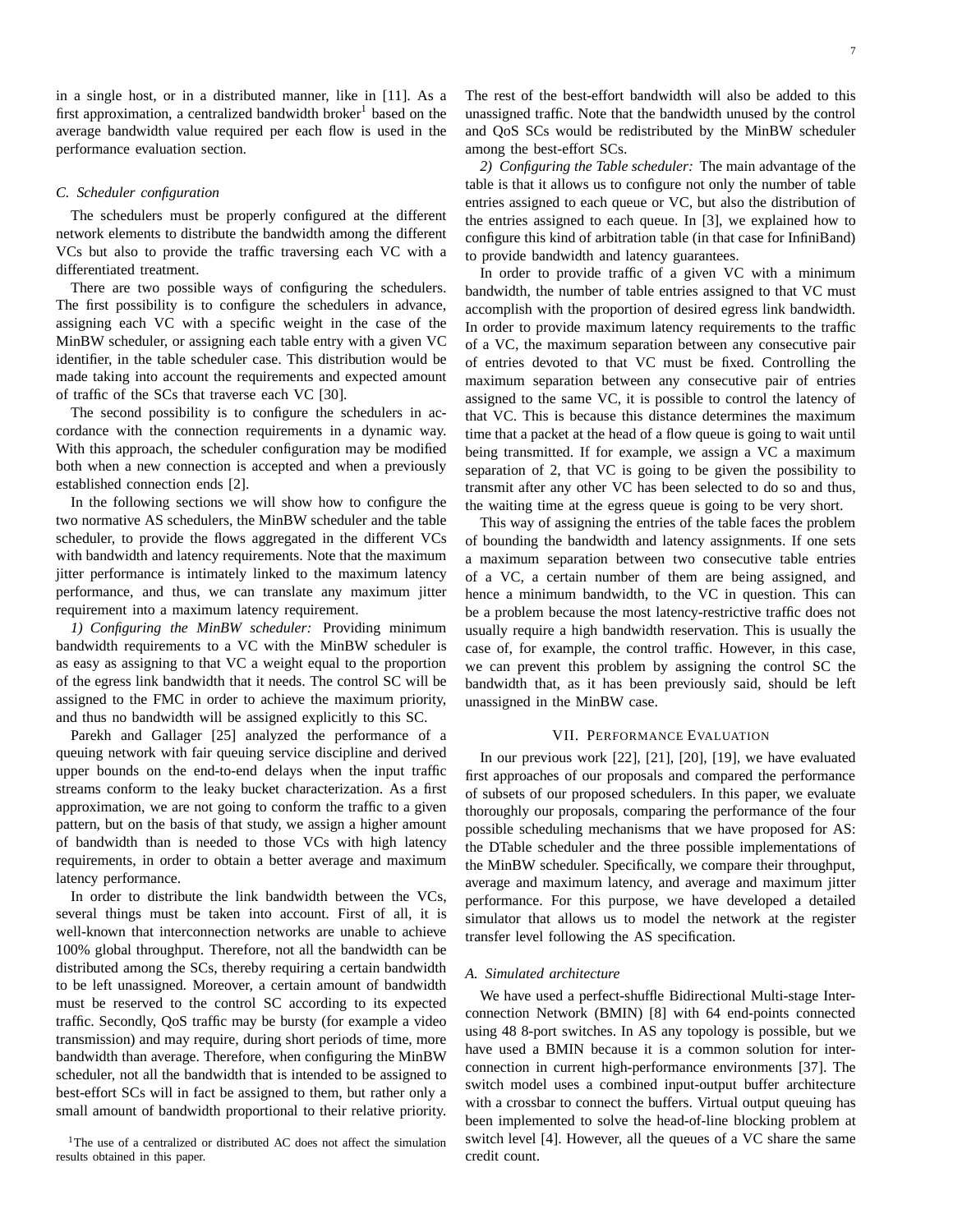TABLE II SET OF SCS CONSIDERED.

|             |                       | IEEE 802.1D-2004 traffic types suggestion | Simulated traffic pattern |               |  |
|-------------|-----------------------|-------------------------------------------|---------------------------|---------------|--|
| Type        | SC.                   | <b>Description</b>                        | <b>Traffic pattern</b>    | Packet size   |  |
| Control     | Network control (NC)  | Supports the network infrastructure.      | Bursts1                   | up to $256B$  |  |
| QoS         | Voice (VO)            | Limit of 10 ms for latency and jitter.    | 64 Kb/s CBR connections   | 168B          |  |
| QoS         | Video (VI)            | Limit of 100 ms for latency and jitter.   | 3 Mb/s MPEG-4 traces      | up to $2176B$ |  |
| QoS         | Controlled load (CL)  | Explicit bandwidth requirements.          | 750 kb/s CBR connections  | 2176B         |  |
| Best-effort | Excellent-effort (EE) | Preferential best-effort traffic.         | Bursts <sub>60</sub>      | up to $2176B$ |  |
| Best-effort | Best-effort (BE)      | LAN traffic as we know it today.          | Bursts60                  | up to $2176B$ |  |
| Best-effort | Background (BK)       | It should not impact other flows.         | Bursts <sub>60</sub>      | up to $2176B$ |  |

In our tests, the link bandwidth is 2.5 Gb/s but, with the 8b/10b encoding scheme, the maximum effective bandwidth for data traffic is only 2 Gb/s. We are assuming some internal speed-up (x1.5) for the crossbar, as is usually the case in most commercial switches [15], [17]. The time header takes to cross the switch without any load is 150 ns, which is the same unloaded cutthrough latency of the AS StarGen's *Merlin* switch [35].

#### *B. Traffic model*

The IEEE standard 802.1D-2004 [12] defines 7 traffic types at the Annex G, which are appropriate for this study. We will consider each traffic type as a SC. Table II shows each SC and its requirements. In this way, the workload is composed of 7 SCs and each one of them will be assigned to a different VC, the NC SC being assigned to the FMC.

The packets from each SC are generated according to different distributions, as can be seen in Table III. VO, VI, and CL SCs are composed of point-to-point connections of the given bandwidth. VO and CL SCs are generated following a Constant Bit Rate (CBR) distribution. In [38] several payload values for voice codec algorithms are shown. These values range from 20 bytes to 160 bytes. We have selected a payload of 160 bytes for the VO SC traffic. In the case of VI SC, MPEG-4 traces are used to generate the size of each frame. Each frame is injected into the network interfaces every 40 ms. If the frame size is bigger than the MTU, the frame is split into several packets which are injected all along the frame time. The traffic of the best-effort SCs is generated according to a Bursts60 distribution [6]. This traffic is composed of bursts of 60 packets heading to the same destination. The packets' size is governed by a Pareto distribution, as recommended in [13]. In this way, many small size packets are generated, with an occasional large size packet. The periods between bursts are modeled with a exponential distribution [13]. The Bursts60 pattern models worst-case real traffic scenarios. The NC SC is generated in the same way than the Burst60 traffic but with only one packet burst. For all the cases, the destination pattern is uniform in order to fully load the network.

Our intention is to show that with an AC mechanism for controlling the QoS traffic and a relatively small amount of control traffic (as is usually the case), the QoS requirements of the different SCs are met, whatever the load of best-effort traffic. For that purpose, we inject a fixed amount of control traffic (NC) and QoS traffic (VO, VI, and CL) all the time, and we gradually increase the amount of best-effort traffic (EE, BE, and BK). The amount of QoS traffic to be injected is the maximum allowed by the AC. Table III shows the proportion of traffic of each SC that each node injects regarding the link bandwidth.

Note that the traffic model that we use in this performance evaluation is based on a multimedia environment. AS is intended

TABLE III INJECTED TRAFFIC AND SCHEDULER CONFIGURATION.

|       | Injected traffic |        | Table C.  |       | MinBW C. |  |
|-------|------------------|--------|-----------|-------|----------|--|
| SC    | Min.             | Max.   | $#$ Entr. | Dist. | Weight   |  |
| NC    | 0.01             | 0.01   | 16        |       |          |  |
| VO    | 0.1875           | 0.1875 | 16        |       | 0.25     |  |
| VI    | 0.1875           | 0.1875 | 12        | 6     | 0.1875   |  |
| CL.   | 0.1875           | 0.1875 | 12        | (6)   | 0.1875   |  |
| EE    | 0                | 0.1425 | 5         | (16)  | 0.078125 |  |
| ВE    | $\theta$         | 0.1425 | 2         | (32)  | 0.03125  |  |
| ВK    | 0                | 0.1425 |           | (64)  | 0.015625 |  |
| Total | 0.5725           |        | 64        |       | 0.75     |  |

to be used in very different kind of environments, and probably in some of them the multimedia traffic is not the most suitable one. However, we use a wide range of traffic behaviors, and thus the results obtained with this kind of traffic can be generalized to other AS environments with other kind of traffic with QoS requirements.

#### *C. Scheduler configuration*

The configuration of the DTable and the MinBW schedulers is shown in Table III. In order to compare the two schedulers we have assigned in both cases the same amount of bandwidth to each SC.

- 1) **Best-effort SCs.** We want to reserve 25% of link bandwidth to best-effort traffic. However, we have only assigned besteffort SCs 12.5% of bandwidth, because we do not need more to establish the preference between them.
- 2) **NC SC.** We have assigned the NC SC with 25% of bandwidth (rest of best-effort bandwidth + expected amount of control traffic + expected amount of lost network bandwidth). Note that the bandwidth assigned to the NC SC in the table case is left unassigned in the MinBW case.
- 3) **QoS SCs.** The remaining bandwidth has been distributed between the QoS SCs. We will inject the same amount of traffic of the three QoS SCs considered. However, in the MinBW case the way of providing a better latency to a SC is assigning a higher amount of bandwidth than is actually required to fulfill its bandwidth requirements [25]. Therefore, we have assigned 33% more bandwidth to VO SC due to its higher latency requirements.

For the sake of simplicity, a table of 64 entries has been used in the simulations. In order to fill in the table with the VC identifiers we have assigned the table entries minimizing the distance between any consecutive pair of entries for the NC, VO, and VI SCs, which are the SCs with latency requirements. Therefore, we have assigned a maximum distance of 4 to the NC and VO SCs, which have 16 entries each one, and a maximum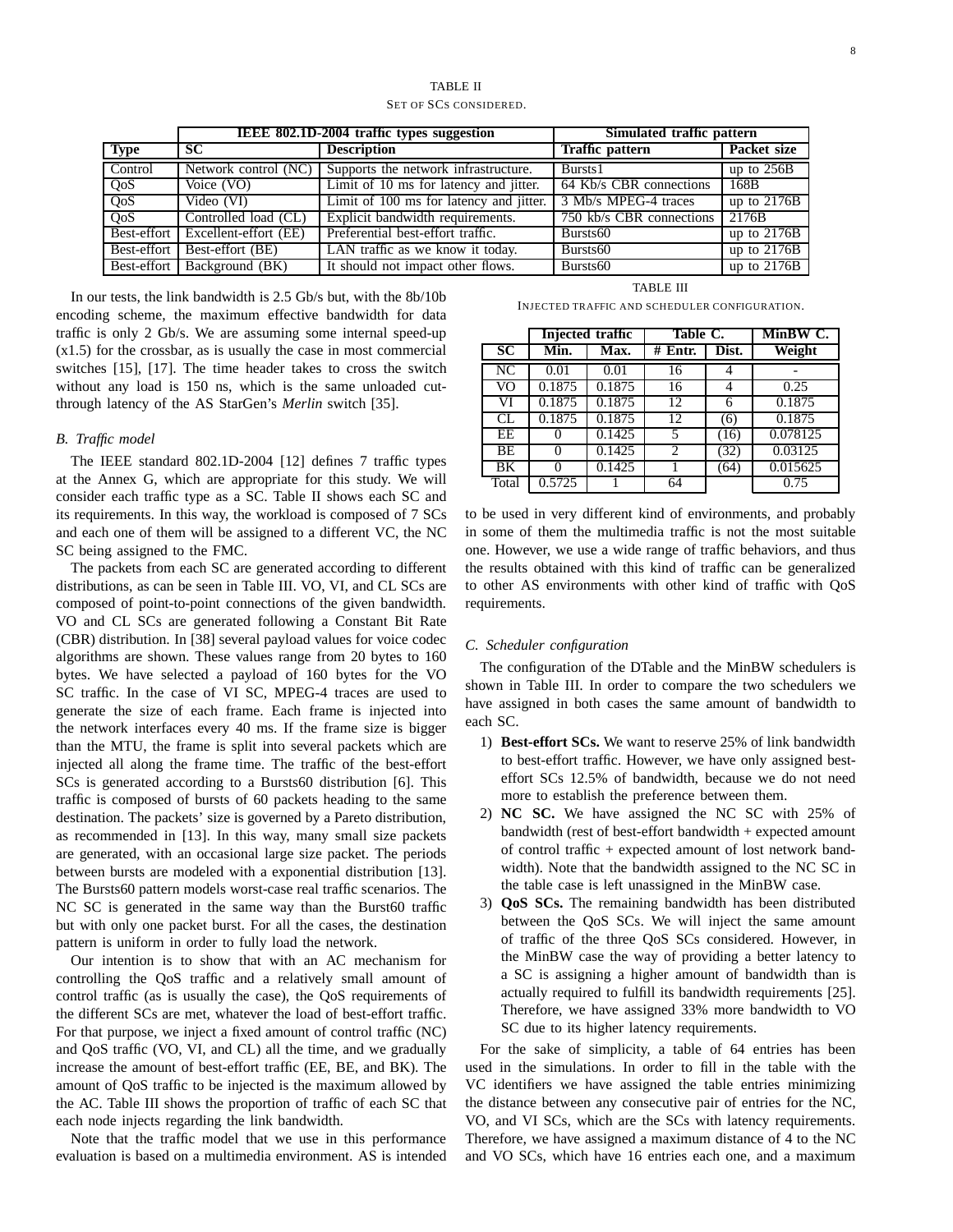distance of 6 to the VI SC, which has 12 entries. For the CL SC and the best-effort SCs this is not necessary and we could have assigned the entries sequentially in the free gaps of the table, but to achieve better latency results for these SCs we have assigned their entries minimizing the distance between entries. Figure 1 shows the final distribution of the table entries among the VCs.

|  |  |  | $\frac{1}{2}$ VC7 VC5 VC6 CL VC7 EE VC6 VC5 $\frac{1}{2}$                                                   |  |
|--|--|--|-------------------------------------------------------------------------------------------------------------|--|
|  |  |  | $\sqrt{\frac{1}{2} V C 7}$ CL $V C 6$ $V C 5$ $V C 7$ BE $V C 6$ CL $\frac{1}{2}$                           |  |
|  |  |  | $\sqrt{\frac{1}{2}VC7 VC5 VC6 CL VC7  EE VC6 VC5}}$                                                         |  |
|  |  |  | $\sqrt{\frac{1}{2} \text{VC7}}$ CL $ \text{VC6}  \text{VC5}  \text{VC7}$ EE $ \text{VC6} $ CL $\frac{1}{2}$ |  |
|  |  |  | $\sqrt{\frac{1}{2}VC7 VC5 VC6 CL VC7 EE VC6 VC5}}$                                                          |  |
|  |  |  | $\sqrt{\frac{1}{2} V C 7}$ CL $V C 6$ $V C 5$ $V C 7$ BE $V C 6$ CL                                         |  |
|  |  |  | VC7 VC5 VC6 CL VC7 EE VC6 VC5                                                                               |  |
|  |  |  | $\sqrt{\frac{1}{2} V C 7}$ CL $V C 6$ $V C 5$ $V C 7$ BK $V C 6$ CL                                         |  |

Fig. 1. Arbitration table configuration.

#### *D. Simulation results*

The figures of this section show the average values and the confidence intervals at 90% confidence level of ten different simulations performed at a given input load. For each simulation we obtain the average throughput, the average packet latency, the maximum packet latency, the average jitter, and the maximum jitter of each flow. No statistics on packet loss are given because, as it has been said, AS has a credit-based flow control mechanism to avoid dropping packets. We obtain statistics per SC aggregating the throughput of all the flows of the same SC, obtaining the average value of the average latency and jitter, and the maximum latency and jitter of all the flows. Note that the maximum latency and jitter shows the behavior of the flow or flows with the worst performance.

Figure 2 gives a general overview of the performance when using the WFQ-CA variant of the MinBW scheduler. We do not show similar figures for the rest of schedulers due to lack of space. However, although the specific values are different, the general tendencies for the other mechanisms are the same. And thus, the comments that we are going to make based on this figure can be generalized to the rest of schedulers. If we compare the injection and the throughput results, we can see that that the NC and the QoS SCs obtain all the bandwidth that they inject. However, when the network load is high (around 75%), the best-effort SCs do not yield a corresponding result. From that input load, these SCs obtain a bandwidth proportional to their priority.

Regarding the latency performance, Figure 2 shows that the average and maximum latency of the control and QoS SCs grow with the load until they reach a certain value. Once this value is reached the latency remains more or less constant. This is because when the load is low the number of conflicts between packets from different VCs is also low, and thus the latency of all the SCs is also low. However, the average latency of best-effort SCs continually grows with the load. Furthermore, it can be seen that best-effort SCs obtain different average and maximum latency according to their different priority. In that sense, for example, the BK SC obtains a worse latency and starts to increase its latency sooner than the BE and EE SCs. Note that although the control



Fig. 2. Performance per VC with the WFQ-CA scheduler.



Fig. 3. Latency performance comparison for the NC SC.

and QoS SCs employ separate VCs, the growing best-effort traffic slightly affects their performance.

Regarding the jitter performance, Figure 2 shows only the performance of the QoS SCs because this is the connection oriented traffic and the jitter metric is only relevant for this kind of traffic. The tendency is similar to the latency case. The jitter slightly grow with the load until they reach a certain value.

Figures 3 and 4 show a more detailed comparison between the different schedulers for the control and QoS SCs. We do not show the performance comparison for the best-effort SCs because the relevant aspect of these SCs is not the actual latency and jitter values but that they obtain a differentiated performance among them. In this sense, the four schedulers provide this differentiation.

Regarding the control SC, Figure 3 shows that the three possibilities for the MinBW scheduler provide a similar performance, which is better than the provided by the DTable scheduler. This is because, as stated before, the MinBW scheduler employs a strict priority mechanism to schedule the FMC, which is the VC that we have assigned to the control SC. However, in the DTable scheduler case the control traffic does not have strict priority and it must compete with the other traffic.

Regarding the QoS SCs, Figure 4 shows that the DRR-CA variant of the MinBW provides the worst latency and jitter performance of the four schedulers. Specifically, the latency and jitter values offered by this scheduler are around the double than in the other cases. Note also that the performance of this scheduler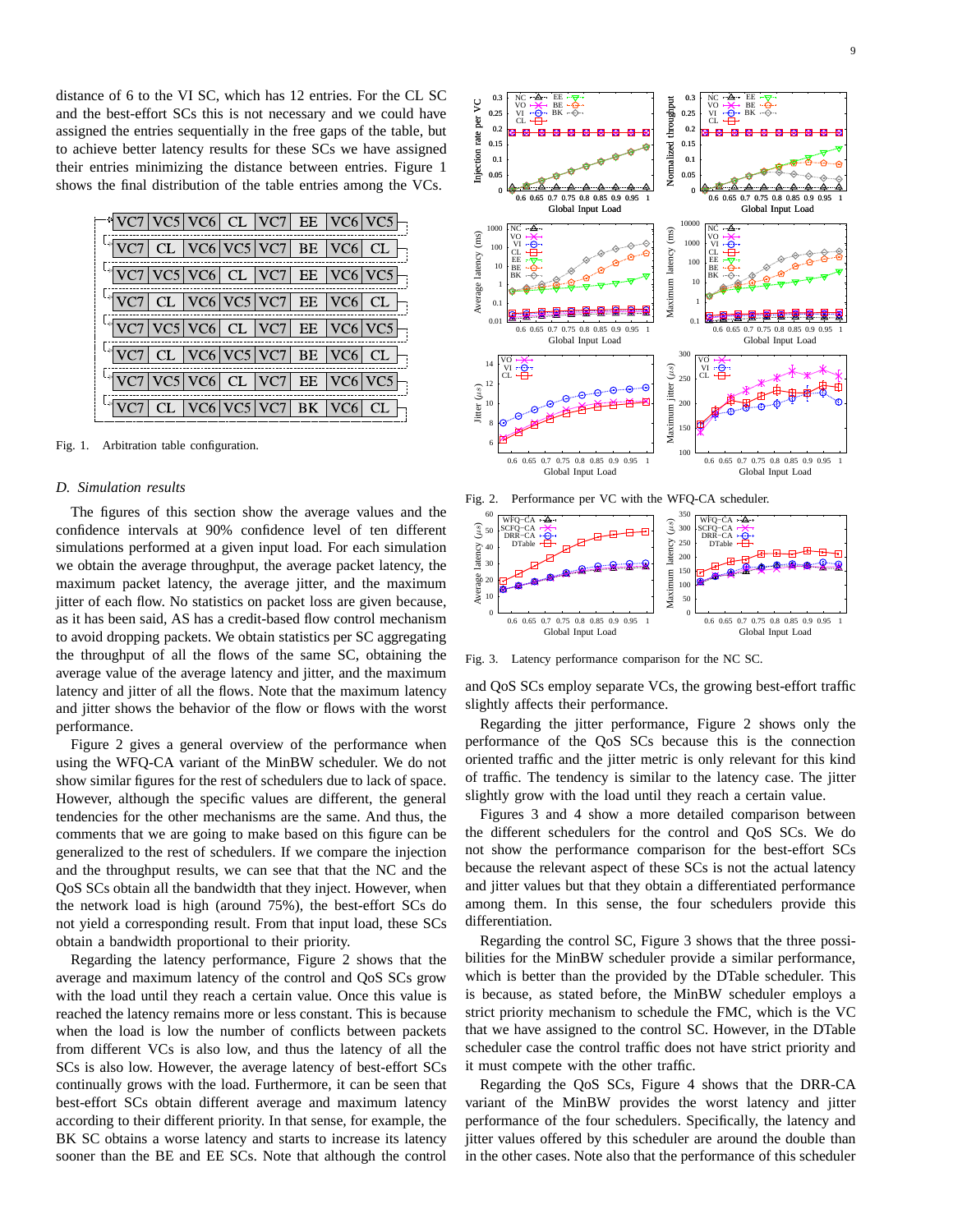

Fig. 5. Percentage of degradation in the performance at maximum traffic load.

depends on the frame length, and thus, in other scenarios, the performance could be even worse. If we compare the WFQ-CA and the SCFQ-CA MinBW variants, and the DTable scheduler, we can see that the WFQ-CA provides the best performance and the DTable the worst. However, the differences are actually very small. In some cases, we can even see that the different lines and/or confidence intervals are overlapped.

Figure 5 shows the percentage of degradation in the latency and jitter performance at maximum traffic load for the control and QoS SCs of the SCFQ-CA, the DRR-CA, and the DTable scheduler over the WFQ-CA scheduler, and the DTable scheduler over the SCFQ-CA scheduler. This figure shows that the SCFQ-CA scheduler entails only a maximum of 35% of degradation if compared with the WFQ-CA scheduler. This slight degradation may not justify the use of the WFQ-CA, which, as stated before, has much more computational complexity. On the other hand, the DRR-CA algorithm provides for this scenario up to 300% degradation. And thus, this scheduler despite its very low computational complexity does not seem appropriate for providing latency and jitter requirements. Finally, we can see that the DTable scheduler provides a degradation for the NC SC of 70%-80% on the average latency but only 30% on the maximum latency. Regarding the QoS SCs it provides a maximum degradation of 60% if compared with the WFQ-CA algorithm and 25% if compared with the SCFQ-CA algorithm. Therefore, although the performance of this scheduler is worse than both

the WFQ-CA and the SCFQ-CA algorithms, it can be a good alternative for being used as the output scheduler mechanism if we take into account its relatively low complexity. Moreover, in this performance evaluation, in order to perform a fair comparison, we have considered the same scheduling time for all the schedulers. Note that if we would consider the computational complexity of each algorithm, the arbitration times would be probably different, and the difference between the WFQ-CA and the SCFQ-CA, and between the SCFQ-CA and the DTable schedulers would be probably even smaller.

#### VIII. CONCLUSIONS AND FUTURE WORK

In this paper, we have proposed a framework to provide QoS requirements over AS. Specifically, we have proposed to define a reduced set of SCs with different bandwidth, latency, and jitter requirements. After that, we have proposed how to take advantage of the VCs, the link level flow control, the output scheduling, and the admission control mechanisms provided by AS in order to efficiently provide the different SCs with their requirements. In order to provide a differentiated treatment to the SCs we have proposed three specific implementations for the MinBW scheduler and the DTable scheduler as a modification to the table scheduler stated in the AS specification.

We have evaluated the performance of our proposals in a multimedia scenario using the IEEE standard 802.1D-2004 traffic types. Simulation results show that our proposals are able to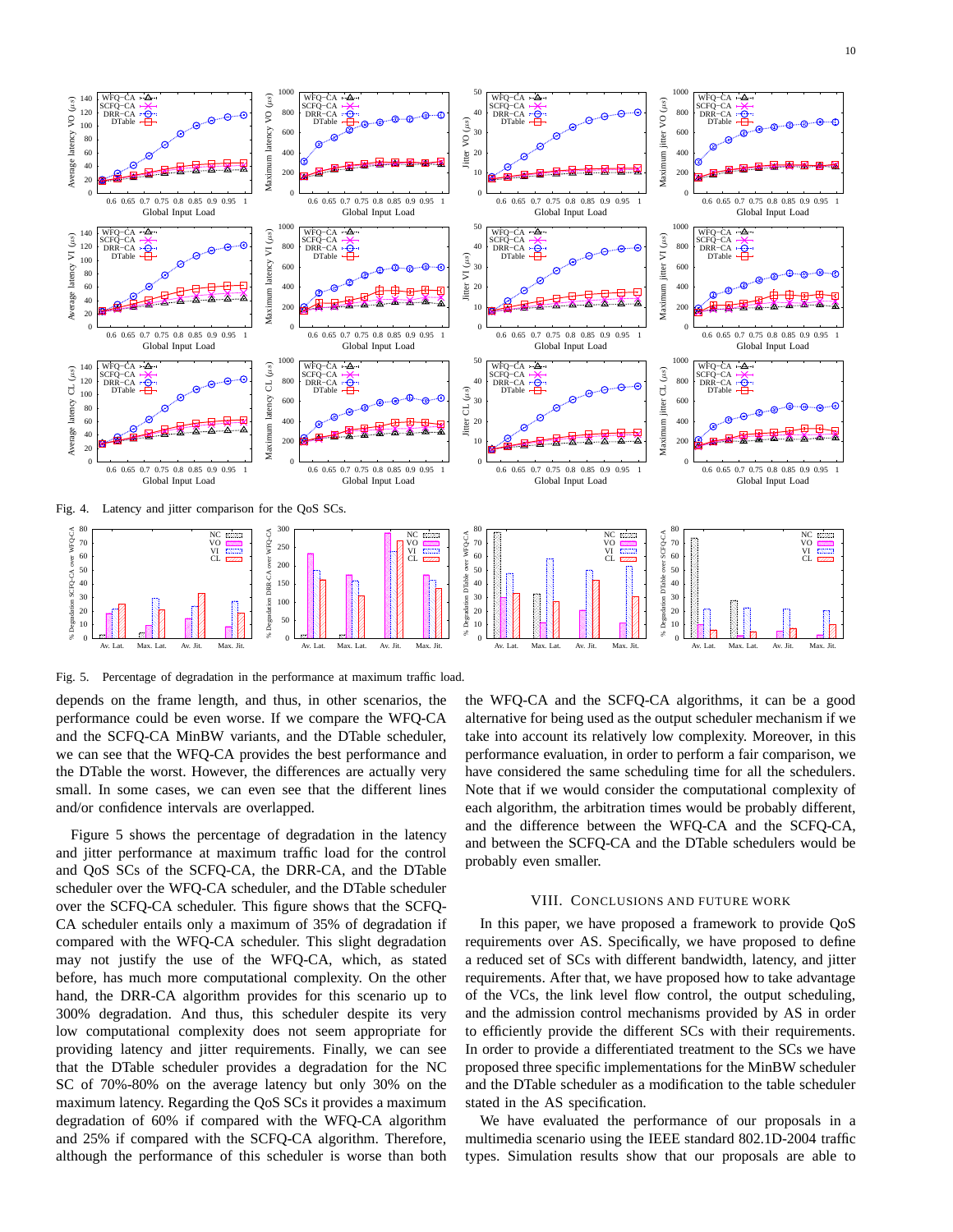provide the SCs with their requirements in the test scenario: the network control SC obtains a good latency; the SCs with bandwidth requirements obtain the amount that they need; the SCs with latency or/and jitter requirements do not exceed the maximum allowed; the best-effort SCs obtain a different bandwidth and latency performance in accordance with their different priority. Although the simulation results obtained cannot prove that our proposals are going to be able to provide QoS requirements in every other environment or architecture. We believe that they provide a very good insight in their posibilities.

Moreover, analyzing the simulation results and the complexity of the different schedulers we can conclude that the WFQ-CA MinBW variant provides the best performance, but its complexity is excessive. The DRR-CA MinBW variant is not adequate to provide latency and jitter requirements. The SCFQ-CA variant is probably the best MinBW option due to its good performance and lower complexity than the WFQ-CA variant. Finally, the DTable scheduler is a good option due to its low complexity and relatively good performance.

As future work we are focusing our attention on offering a more accurate model to configure the schedulers and the admission control in order to provide the aggregated of flows with their requirements. This implies to choose how much bandwidth of each VC can be permited into the network by the admission control mechanism. On the other hand, with respect to the scheduler, it should be determined the weights to assign to each VC in the case of the MinBW and the maximum distance and number of entries in the DTable case.

Moreover, a deeper study on the complexity of the algorithms that we propose may allow us to offer hardware estimates. In fact, we are performing an study about the arbitration time and the silicon area that each algorithm would require. We are taking into account different values for some design parameters. We have considered the number of VCs and the MTU in all the cases. Moreover, for the DTable scheduler we have also considered the size of the table in terms of table entries and the parallelization grade, which is the number of table entries that we read each cycle. Preliminary results show that the cost of modifying the original AS table to handle in a proper way variable packet sizes is very small (around 10% increment in silicon area). Moreover, the DTable scheduler can be a simpler option, at least in terms of silicon area, when a small number of table entries is implemented (32-256) if compared with the SCFQ-CA scheduler.

Moreover, we are also working on obtaining mathematical expressions to characterize the QoS properties such as latency bounds of the different schedulers. We can find in the literature such expression for the well-known scheduling algorithms that are the base of the credit aware versions that we present in this paper. However, those expressions were obtained with studies that usually considered lossy networks. Therefore, a full study on the effect of the link-level flow control mechanism over the analytical models proposed for well-known scheduling algorithms should be performed. Furthermore, completely new expressions should be obtained for the DTable scheduler, because, as far as we know, there is no formal study on the properties of table-based schedulers.

#### **REFERENCES**

[1] Advanced Switching Interconnect Special Interest Group. *Advanced Switching core architecture specification. Revision 1.1*, March 2005.

- [2] F. J. Alfaro, J. L. Sánchez, and J. Duato. A new proposal to fill in the InfiniBand arbitration tables. In *IEEE Int. Conference on Parallel Processing (ICPP)*, pages 133 – 140, October 2003.
- [3] F. J. Alfaro, J. L. Sánchez, and J. Duato. QoS in InfiniBand subnetworks. *IEEE Transactions on Parallel and Distributed Systems*, 15(9):810–823, September 2004.
- [4] T. Anderson, S. Owicki, J. Saxe, and C. Thacker. High-speed switch scheduling for local-area networks. *ACM Transactions on Computer Systems*, 11(4):319–352, November 1993.
- [5] L. Cheng, N. Muralimanohar, K. Ramani, R. Balasubramonian, and J. B. Carter. Interconnect-aware coherence protocols for chip multiprocessors. In *ISCA*, pages 339–351. IEEE Computer Society, 2006.
- [6] N. Chrysos and M. Katevenis. Multiple priorities in a two-lane buffered crossbar. In *Proceedings of the IEEE Globecom 2004 Conference*, November 2004.
- [7] A. Demers, S. Keshav, and S. Shenker. Analysis and simulations of a fair queuing algorithm. In *SIGCOMM*, 1989.
- [8] J. Duato, S. Yalamanchili, and N. Lionel. *Interconnection networks. An engineering approach*. Morgan Kaufmann Publishers Inc., 2002.
- [9] M. A. El-Gendy, A. Bose, and K. G. Shin. Evolution of the internet QoS and support for soft real-time applications. *Proceedings of the IEEE*, 91(7):1086–1104, 2003.
- [10] S. J. Golestani. A self-clocked fair queueing scheme for broadband applications. In *INFOCOM*, 1994.
- [11] G. Horn and T. Sdring. SH: A simple distributed bandwidth broker for source-routed loss-less networks. In *Computer, Networks and Information Security*. IASTED, 2005.
- [12] IEEE. 802.1D-2004: Standard for local and metropolitan area networks. http://grouper.ieee.org/groups/802/1/, 2004.
- [13] R. Jain. *The art of computer system performance analysis: Techniques for experimental design, measurement, simulation and modeling*. John Wiley and Sons, Inc., 1991.
- [14] S. S. Kanhere, H. Sethu, and A. B. Parekh. Fair and efficient packet scheduling using elastic round robin. *IEEE Transactions on Parallel and Distributed Systems*, 2002.
- [15] M. Katevenis, G. Passas, D. Simos, I Papaefstathiou, and N. Chrysos. Variable packet size buffered crossbar (cicq) switches. In *IEEE Int. Conference on Communications (ICC 2004)*, pages 20–24, Paris, France, June 2004.
- [16] M. Katevenis, S. Sidiropoulos, and C. Courcoubetis. Weighted roundrobin cell multiplexing in a general-purpose ATM switch chip. *IEEE Journal on Selected Areas in Communications*, October 1991.
- [17] P. Krishna, N. Patel, A. Charny, and R. Simcoe. On the speedup required for work-conserving crossbar switches. *IEEE J. Sel. Areas in Communications*, 17(6):1057–1066, June 1999.
- [18] R. Martínez, F. J. Alfaro, and J.L. Sánchez. Decoupling the bandwidth and latency bounding for table-based schedulers. *International Conference on Parallel Processing (ICPP)*, August 2006.
- [19] R. Martínez, F. J. Alfaro, and J.L. Sánchez. Evaluating several implementations for the AS minimum bandwidth egress link scheduler. *15th International Conference on Computer Communications and Networks (ICCCN 2006)*, October 2006.
- [20] R. Martínez, F. J. Alfaro, and J.L. Sánchez. Implementing the Advanced Switching minimum bandwidth egress link scheduler. *IEEE International Symposium on Network Computing and Applications (IEEE NCA06)*, July 2006.
- [21] R. Martínez, F. J. Alfaro, and J.L. Sánchez. Providing Quality of Service over Advanced Switching. *International Conference on Parallel and Distributed Systems (ICPADS)*, July 2006.
- [22] R. Martínez, F. J. Alfaro, J.L. Sánchez, and T. Skeie. A first approach to provide QoS in Advanced Switching. *International Conference on High Performance Computing (HiPC). Goa, India*, 2005.
- [23] D. Mayhew and V. Krishnan. PCI Express and Advanced Switching: Evolutionary path to building next generation interconnects. In *Hot Interconnects: 10th Symposium on High Performance Interconnects*, 2003.
- [24] P. L. Montessoro and D. Pierattoni. Advanced research issues for tomorrow's multimedia networks. In *International Symposium on Information Technology (ITCC)*, 2001.
- [25] A. K. Parekh and R. G. Gallagher. A generalized processor sharing approach to flow control in integrated services networks: The multiple node case. *IEEE/ACM Transactions on Networking*, 1994.
- [26] K. I Park. *QoS in Packet Networks*. Springer, 2005.
- [27] PCI SIG. *PCI Express base architecture specification. Revision 1.0a*, April 2003.
- [28] J. Pelissier. Providing Quality of Service over Infiniband architecture fabrics. In *Proceedings of the 8th Symposium on Hot Interconnects*, August 2000.